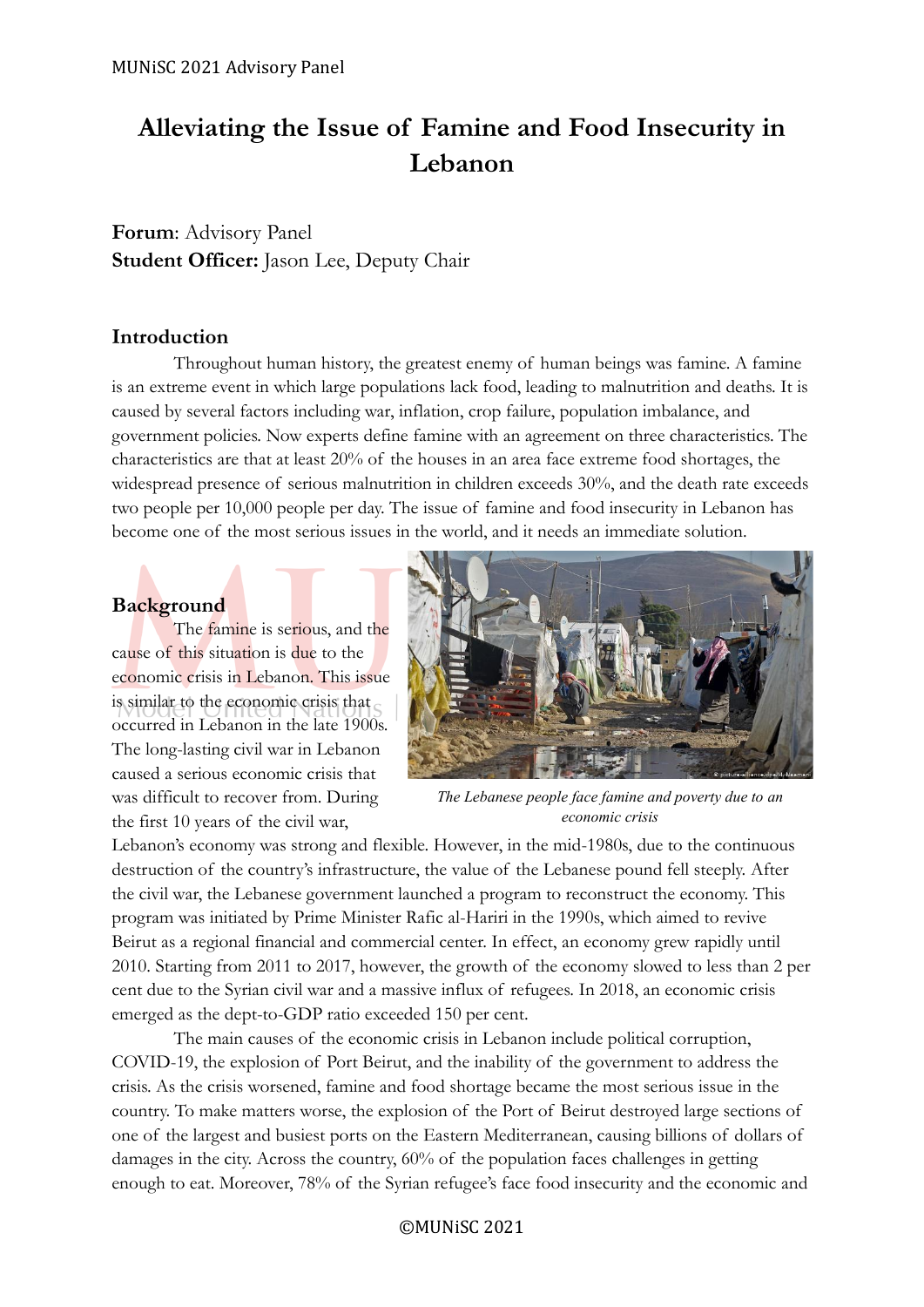social impact of the Syrian war is also an issue Lebanon is facing right now.

# **Problems Raised**

#### *Currency Crisis*

Lebanon is now in the middle of the worst economic crisis in history. Moreover, its currency, the Lebanese Lira, joined the list of dozens of failed currencies such as the Venezuelan Bolivar and the Zimbabwean Dollar. Lebanon is based on a service economy, mostly dependent on tourism. However, due to corruption and an unfriendly system to businesses, Lebanon did not develop itself on a self-supporting economy, like other neighboring countries. Moreover, 80% of its products are imported, which includes oil, meat, grain, and other supplies.

Due to the civil war in Syria, which is right next door to Lebanon, officials pushed hard to engage more creativity in financial engineering to keep the Lira stable. The main reason for this situation is the influx of refugees, and due to the rise in the price of the foods, it is harder for people to buy them. However, to keep the illusion of stability, banks offered interest rates as high as 14 per cent, which required more deposits to pay the high-interest rate, consequently creating a Ponzi scheme, which is a type of fraud that pays the investors with the funding from the new investor.



*Due to the currency crisis in Lebanon, people are protesting against the government*

# *Protests*

On October 17, 2019, the Lebanese cabinet announced that they will use a new tax measuring system to fight against the economic crisis the country is facing right now. In response, tens of thousands of peaceful protesters came out to the streets and protested for their social and economic rights, and also for the end of the corruption. Although the cabinet surrendered to the protest, there were still many ruling figures who remained in their positions. Later on, in January 2020, a new cabinet was formed with little change to address the population's

demands, and the protest continued. To make matters worse, the explosion of Port of Beirut killed 190 people, injured more than 6500, and caused 300,000 people to be homeless. This unfortunate event reignited the protest that was held on October 17, 2019. On August 8, people again came out to the streets and shouted for justice and responsibility. This caused the cabinets to reunite, and the peaceful protest turned into a violent and bloody protest after the Lebanese force and security got engaged. In addition, the government has stolen the citizen's money to pay their debt, and this is one the biggest reasons why the citizens are protesting and are mad at their government.

### *Food Shortage*

UN agency warned that more than half of the population is at the risk of facing food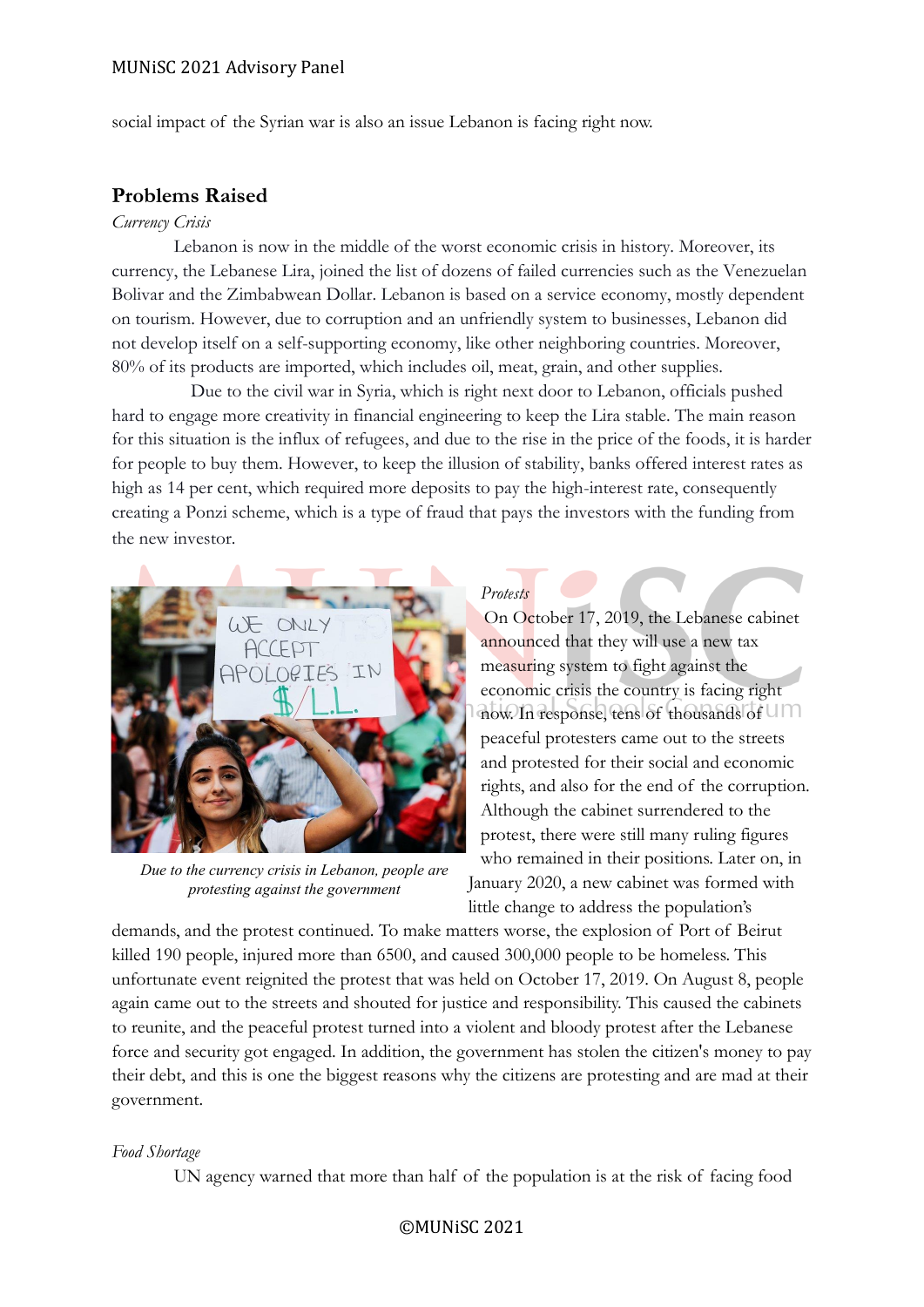shortages after the occurrence of the tragic event at Port of Beirut. As the country's largest grain silo is located in the port and the economic damage from the explosion made economic crisis worse, the issue of food shortage became one of the most serious issues in Lebanon. Although many NGOs and other organizations are funding and helping Lebanon to deal with food insecurity, the issue of the food shortage is not resolved completely. Therefore, Lebanon needs a long-term solution to deal with the issue of food shortage.

# **Actions Taken by NGOs and other Organizations**

# *Food and Agriculture Organization (FAO)*

The Food and Agriculture Organization assists Lebanon in the development of disaster risk management, supporting livelihoods, food security, transboundary animal disease control, restoration of animal production, climate-smart agriculture, and natural resource management. FAO and Lebanon have made a contract for 43 years partnership for agriculture, rural development, and management of natural resources. Moreover, FAO also assists humanitarian development, by focusing on the protection of the most vulnerable people among displaced Syrian refugees and the poorest Lebanese people. Also, FAO promotes the environmental and institutional stability of Lebanon through expanding economic living opportunities that benefit local economies.



*The World Food Program assisting Lebanon with food supplies*

### *World Food Program (WFP)*

The World Food Program is helping Lebanon to prevent food shortages as the country is in great downfall by the triple shock of the explosion in Beirut, economy meltdown, and COVID-19. The WFP has delivered 17,500 metric tons of wheat flour and a three-month supply of wheat to help people that are suffering from food shortages in August 2020. The organization has also scaled up its cash assistance program that serves 100,000, and its goal is to reach 1 million

across the country.

# **The P5 Nations' Stances**

*United States of America*

The United States seeks to help Lebanon to maintain its independence, sovereignty, national unity, stability, and territorial integrity. Since 2010, the USA has provided more than 4 billion dollars to assist Lebanon. US assistants support the Lebanese Armed Forces (LAF) to secure the border and counter threats. Besides, the United States also has provided 2.3 billion dollars in humanitarian assistance in Lebanon since the start of the Syrian crisis. The funding helps the health care system, increases access to water, sanitation, hygiene, and provides emergency food assistance to refugees and vulnerable Lebanese.

©MUNiSC 2021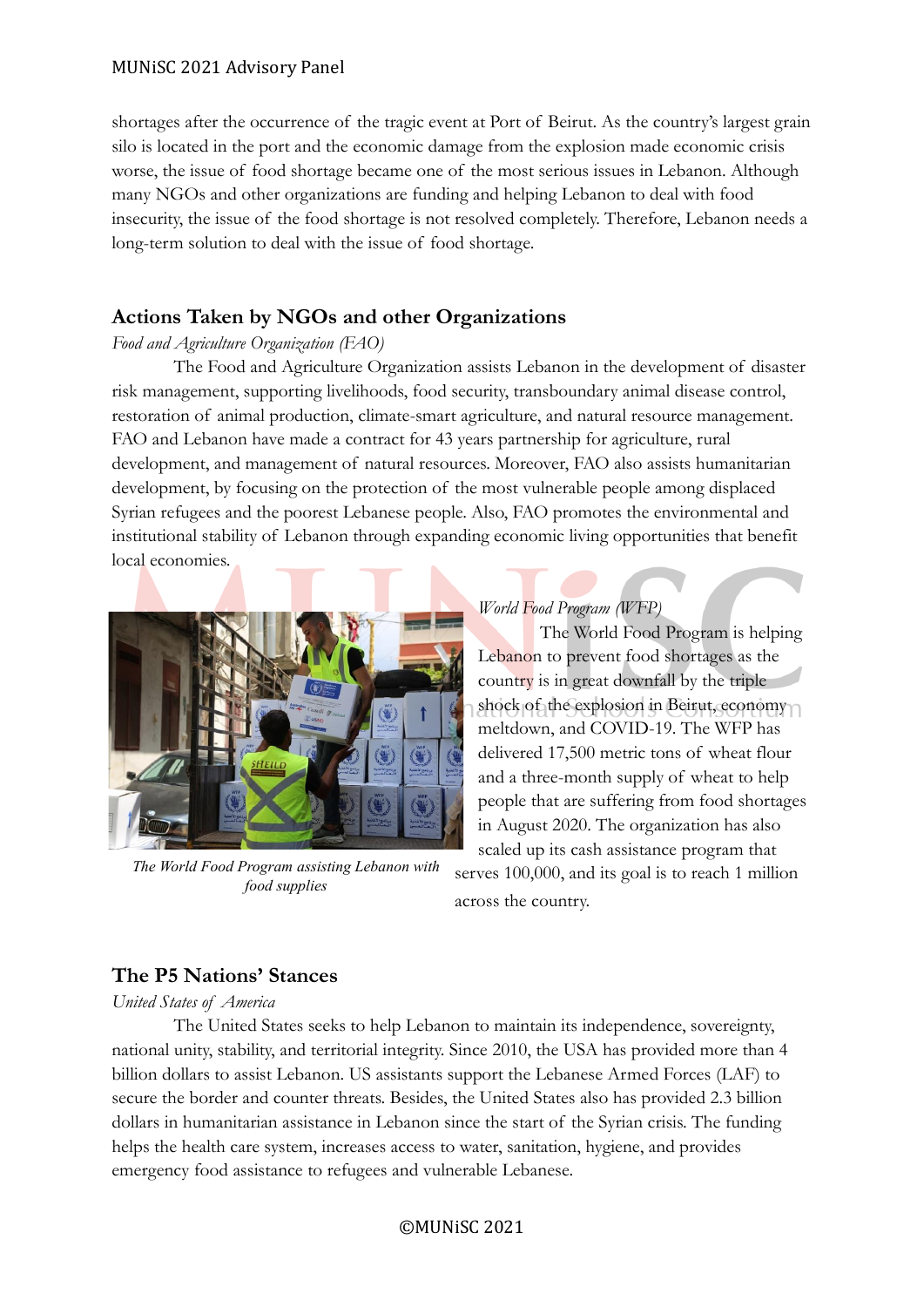#### *People's Republic of China*

Lebanon and China made some progress in their cooperation in economy, trade, culture, education, and press. In 2013, Lebanon became China's top trading partner. Moreover, China also sent forces to help Lebanese people with COVID-19 and to support humanitarian aids in Lebanon. The longstanding Chinese military force in Lebanon has helped Lebanon with establishing more infrastructure and medical assistance.

#### *France*

France has a long history with Lebanon. The relationship between the two countries started with the colony. However, after Lebanon got independence, France became one of the main political partners in the 20th and 21st century. France supports the stability, unity, independence, and sovereignty of Lebanon. In 2018, France was the seventh-largest supplier to Lebanon. Besides, the Lebanon Armed Force (LAF) is also aided by France, through assistance in carrying out missions in Lebanon and the area under the United Nations Interim Force in Lebanon (UNIFL). Since the beginning of the Syrian Crisis, France has provided Lebanon with supports and assists in humanitarian assistance. World leaders and organizations have funded 300 million dollars of emergency humanitarian aid, but they all claim that this aid would not be effective until the Lebanese government commit themselves to serious political and economic reforms.

#### *Russian Federation*

The Russian Emergency Ministry announced that they have sent five planes with humanitarian aids to Lebanon after the explosion of the Port of Beirut. The planes will deliver mobile hospital, rescue and medical specialists, equipment and supply of medications. Due to COVID-19, the ministry has announced that the specialists will be wearing special suits when they are helping the Lebanese.

#### *United Kingdom*

The UK's Department for International Development (DfID) has announced that they will be sending 20 million euros of aid packages to Lebanon after the massive explosion in Beirut. The funding will help feed the most vulnerable people and prevent food crisis in Lebanon. In addition, the UK has also sent a specialist team of medics to assess the health needs in



*Rebuilding the Port of Beirut*

the city. The UK is also raising funds to help Lebanon with a food crisis and economic crisis.

#### **Possible Solutions**

*Reconstruction of the Country' Grain Silo*

The Port of Beirut is the center of trade and all economic activity in Lebanon. However, due to the explosion of the Port of Beirut, the issue of famine and food insecurity in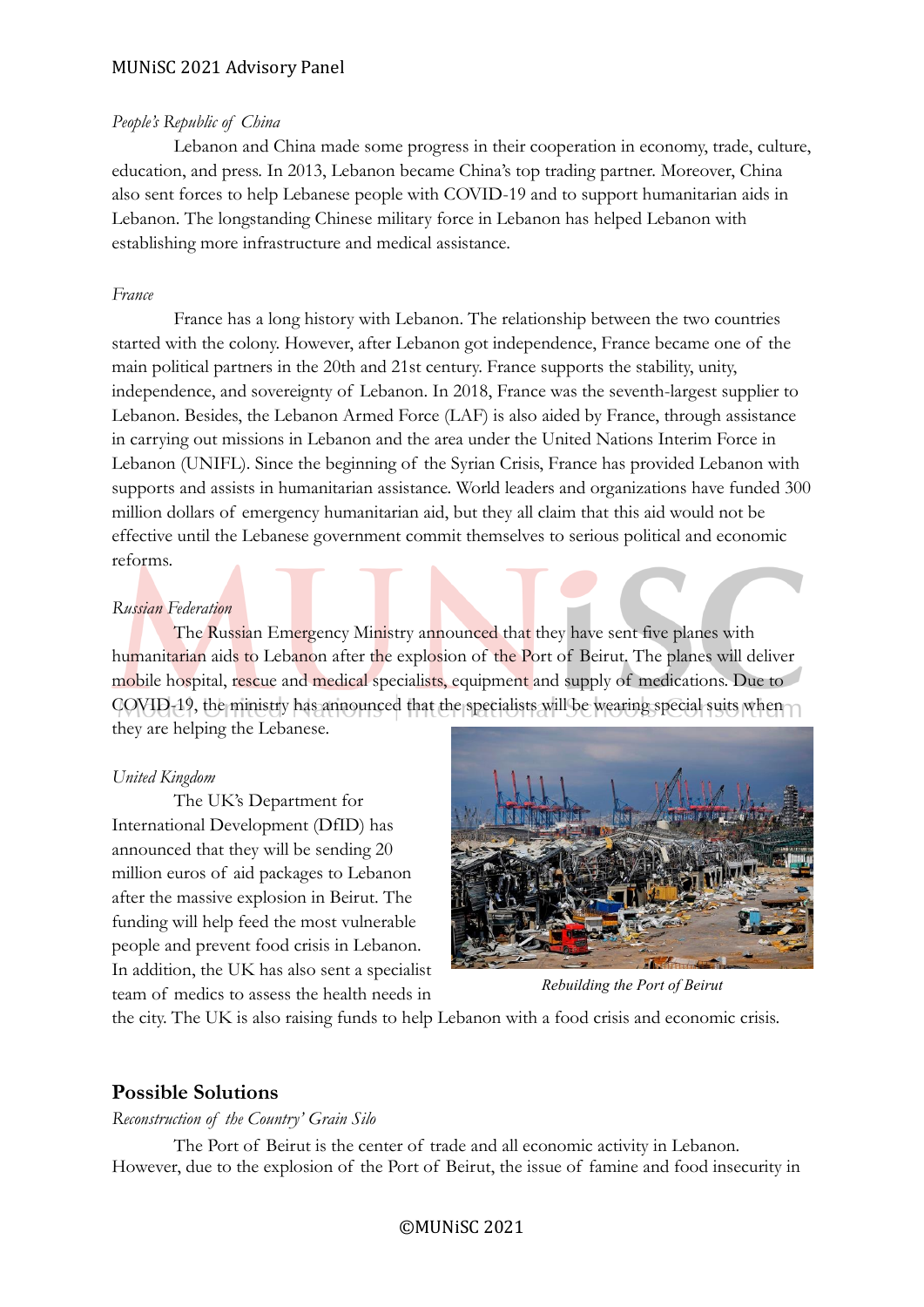Lebanon has gotten worse. The largest grain silo is placed in the Port of Beirut; the Port contains 60 percent of imports, and 85 percent of all cereals and grains are stored in the silos. It is estimated that 15,000 tons of wheat were being stored at the silos at the time of the explosion. Therefore, the reconstruction of the country's grain silos in the Port of Beirut is one of the most important tasks that can lead to the solution for the famine and food shortages in Lebanon.

### *Raising Awareness*

Although raising awareness is a solution for all crisis and issues, it can be one of the most important solutions for famine and food insecurity. To resolve famine and food insecurity, resources are needed in the first place. Where does the resource come from? By raising awareness, more people will volunteer to help the people in need. For example, the organization called FoodBlessed has volunteered to help and deliver food packages to people who are suffering. The beneficiaries include migrant workers, disabled people, addicts, and members of the LGBTQ+ community.

# *Connecting the Farmers to the Market*

Due to the currency crisis in Lebanon, farmers are suffering in particular. Out of the total amount of food supplies Lebanon uses, 85 percent of the food supplies are imported. The imported food supplies are stored in the largest grain silo in the country, which blown up by the explosion of the Port of Beirut. Therefore, it is crucial for the country to develop their agriculture and use their farmers to produce more food supplies. However, due to the Lebanese currency crisis, the farmers do not have the money to buy supplies to plant seeds. Therefore, this issue needs an immediate solution.

Model United Nations | International Schools Consortium

# **Glossary**

*Lebanon Armed Force (LAF)* – the military of Lebanon Republic, consisted with three branches: the army, air force, and the navy.

*United Nations Interim Force in Lebanon (UNIFL)* – a UN-NATO peacekeeping mission established on 19 March 1978 by the United Nations Security Council.

*United Nations High Commissioner for Refugees (UNHCR)* – a UN agency authorized to aid and protect refugees.

*Dept to GDP ratio* – a ratio between a country's government dept and its gross domestic product

# **Timeline**

*1975 April* – Phalangist ambush a bus and kills 27 passengers. Start of the civil war.

*1982 June* – Israel invades Lebanon

*1988* – President Amine Gemayel forms a military government in East Beirut. Prime Minister Selim el-Hoss forms a Muslim rival administration in West Beirut.

# ©MUNiSC 2021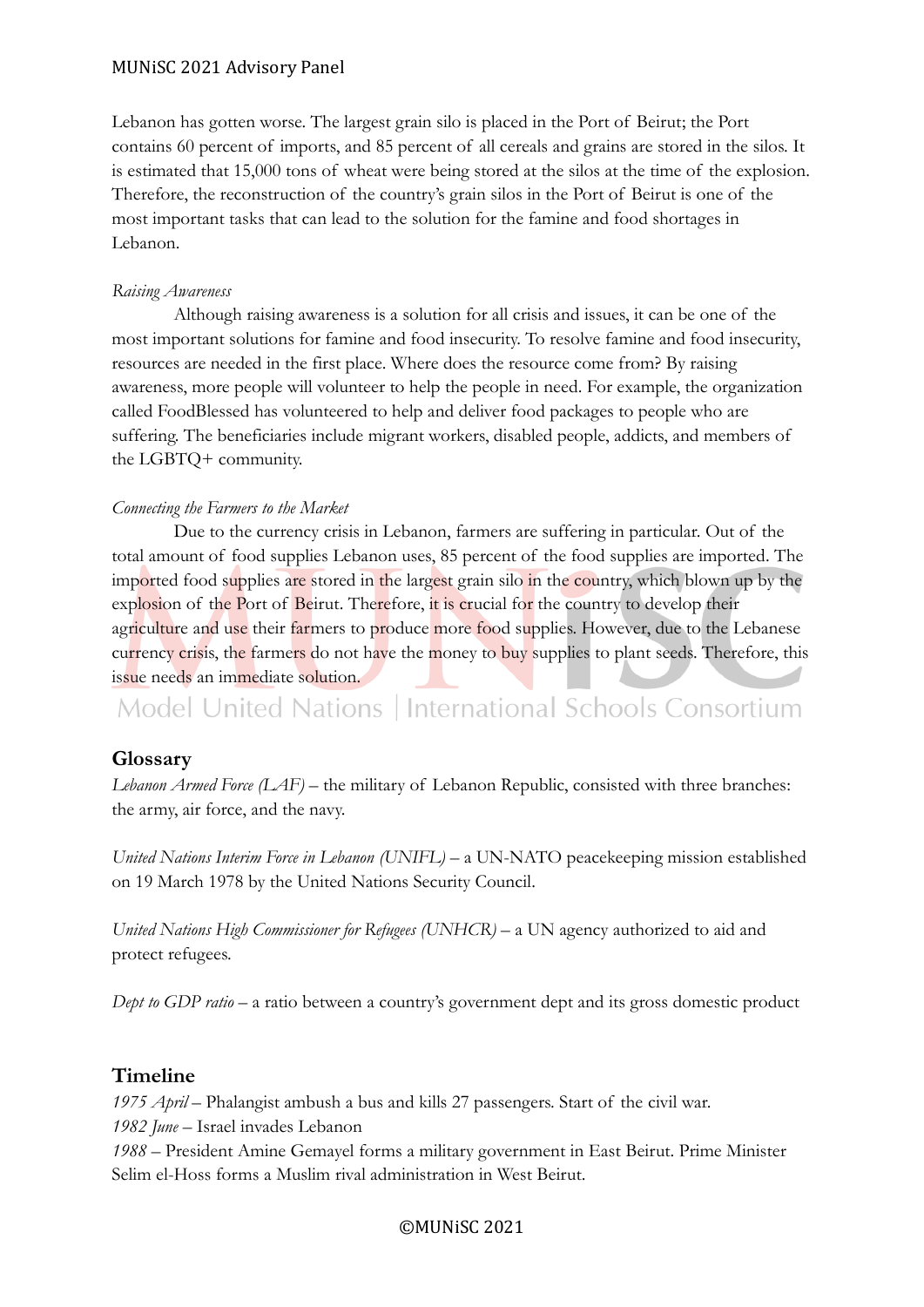*1990 October* – Syrian air forces attacks the Presidential palace at Baabda; this formally ends the civil war.

*2011 March* – Syria's multi-sided civil war starts.

*2013 September* – United Nations refugee agency says that at least 700,000 Syrian refugees are in Lebanon.

*2020 August* – Diab's government quits after months of protests and the fall of the currency, lockdown due to COVID-19, and the explosion of Port of Beirut.

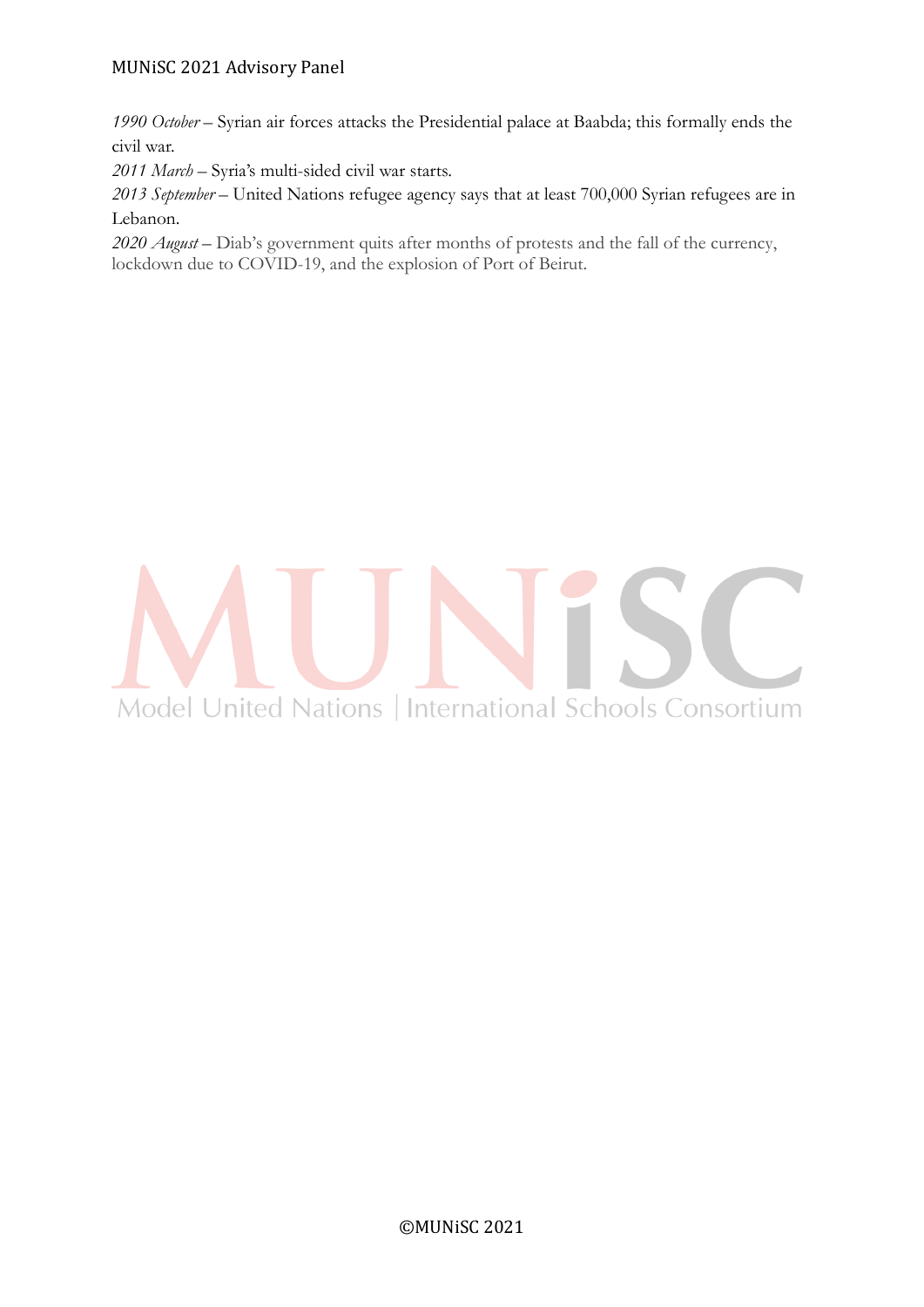# **Sources**

- "43 Million People Worldwide Forcibly Displaced in 2009." *Data*. N.p., n.d. Web. 30 June 2012, http://data.worldbank.org/news/43mil-people-worldwide-displaced-in-2009.
- "60% Of People In Lebanon Struggle To Get Enough Food." *Action Against Hunger*, 4 Sept. 2020, www.actionagainsthunger.org/story/60-people-lebanon-struggle-get-enough-food.
- "A Massive Economic Crisis and the Coronavirus Pandemic Are Pushing Lebanon towards a Famine." *Business Insider Nederland*, 3 July 2020, www.businessinsider.nl/massiveeconomic-crisis-and-coronavirus-push-lebanon-towards-famine-2020- 7?international=true&r=US.
- Al Jazeera. "More than Half of Lebanon Could Face Food Shortages: UN." *Middle East | Al Jazeera*, 30 Aug. 2020, www.aljazeera.com/news/2020/8/30/more-than-half-of-lebanoncould-face-food-shortages-un.
- Borgen, Clint. "5 Ways to End Famine." *The Borgen Project*, 6 Apr. 2016, borgenproject.org/5 ways-to-end-famine.
- Fanack.com. "Economy of Lebanon Chronicle." *Fanack.Com*, 1 Sept. 2020, fanack.com/lebanon/economy/?gclid=CjwKCAiAqJn9BRB0EiwAJ1SztTQ1Y3090pt0g 0XvGh86Xp53bJMftgo7dKcsUWEhoXkTpTZVnxADZxoCauoQAvD\_BwE.
- "General Profile." *Food and Agriculture Organization of the United Nations*, www.fao.org/countryprofiles/index/en/?iso3=LBN. Accessed 28 Nov. 2020.
- "Is It China's Turn to Wield Influence over Lebanon?|Arab News Japan." *Is It China's Turn to Wield Influence over Lebanon?*, www.arabnews.jp/en/middle-east/article\_18588. Accessed 11 Dec. 2020.
- Koffman, Tatiana. "Lebanon's Currency Crisis Paves The Way To A New Future." *Forbes*, 10 July 2020, www.forbes.com/sites/tatianakoffman/2020/07/09/lebanons-currency-crisis-
- Mocbaves-the-way-to-a-new-future/?sh=3592a2756a17. Schools Consortium "Lebanon." *China and Lebanon*,
	- www.fmprc.gov.cn/mfa\_eng/wjb\_663304/zzjg\_663340/xybfs\_663590/gjlb\_663594/28 43\_663676. Accessed 11 Dec. 2020.
- "Lebanon: WFP Racing to Help Vulnerable, Prevent Food Shortages." *UN News*, 14 Aug. 2020, news.un.org/en/story/2020/08/1070062.
- Maxwell, Daniel. "Famines in the 21st Century? It's Not for Lack of Food." *The Conversation*, 7 Mar. 2017, theconversation.com/famines-in-the-21st-century-its-not-for-lack-of-food-73587.
- "Ministère de l'Europe et Des Affaires Étrangères." *France and Lebanon*, www.diplomatie.gouv.fr/en/country-files/lebanon. Accessed 11 Dec. 2020.
- Qiblawi, Tamara Cnn. "75% of Lebanon Needs Aid after Coronavirus, and Hungry Protesters Are Back on the Streets." *CNN*, 29 Apr. 2020,
	- edition.cnn.com/2020/04/28/middleeast/lebanon-hunger-aid-coronavirusintl/index.html.
- "Refugees Could Help Solve Lebanon's Economic Crisis." *Center for Strategic and International Studies*, www.csis.org/analysis/refugees-could-help-solve-lebanons-economic-crisis. Accessed 28 Nov. 2020.